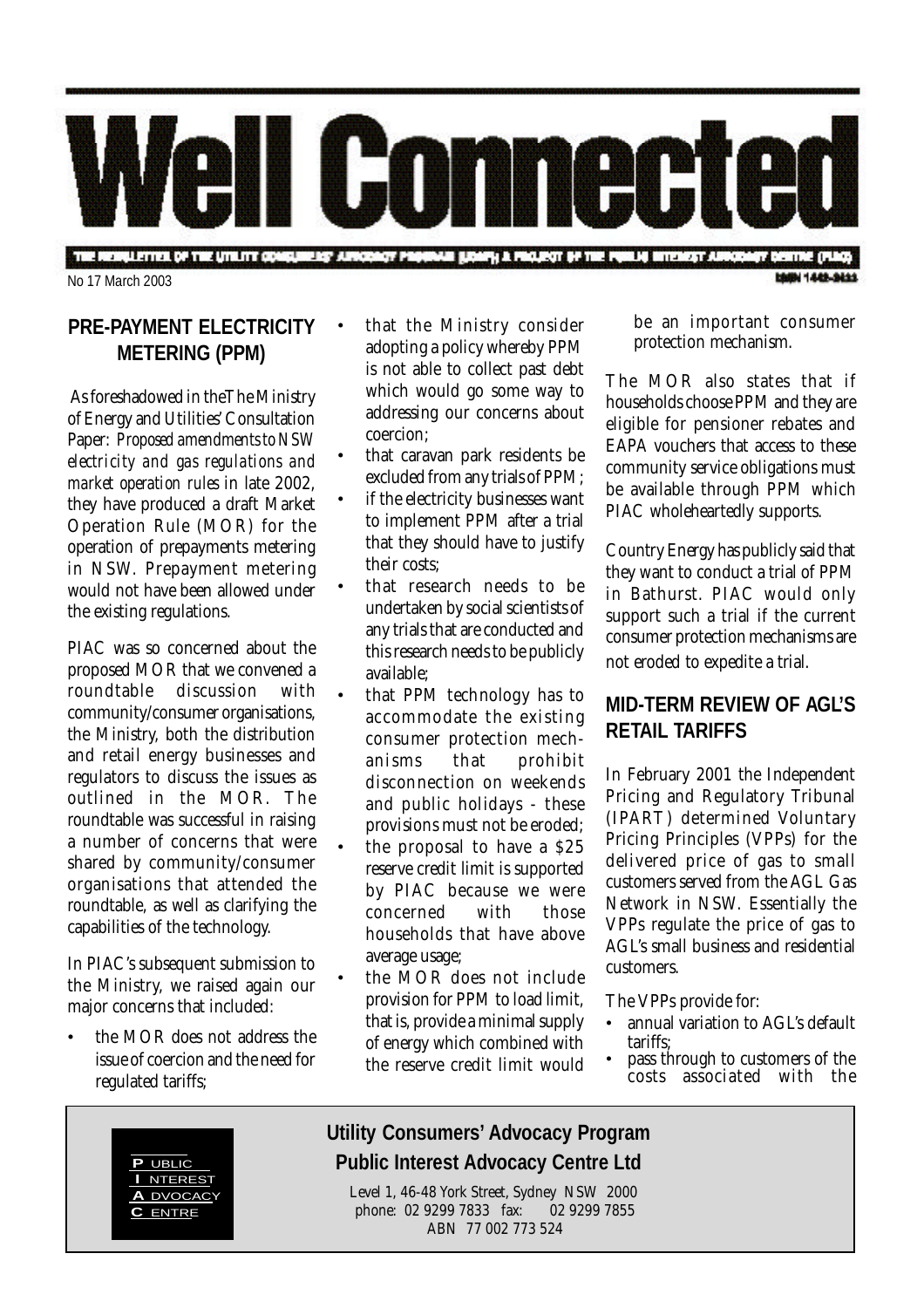introduction of full retail contestability after a review by IPART;

• a mid term review to consider specific matters or at the request of IPART or AGL in the event of significant changes in market circumstances.

AGL has submitted a proposal for price increases to IPART as part of the mid-term review that commenced in October 2002.

The AGL proposal to IPART is that:

- the default gas prices be based on the indicative prices for 2003/04 included in the VPPs and adjusted to:
	- reflect changes to AGL's gas supply costs compared to the assumptions used in the VPPs;
	- include specific operating costs identified as part of the review of costs of full retail

contestability such as AGL's licence fees and the costs of the Gas Retail Market Company that were set aside for consideration during the mid term review;

- an after hours reconnection fee (\$110 inclusive of GST) be included and that a number of existing external charges be formalised as part of the VPPs;
- a retailer of last resort (ROLR) fee of \$44 per customer be established as required under the regulations.

The price increase that is sought by AGL is a total increase of 9.6% on average across the regulated market. Also these price increases are to be applied to the energy charge and not the supply fee which is a fixed charge.

AGL's customer impact analysis of

 these price increases are outlined in the table below.

The major justification by AGL for these price increases is that over the past year the costs of gas have increased. AGL has secured a variation to their contract with the Cooper Basin producers whose gas reserves are declining and new contracts for gas have been sourced from the Cooper Basin (both South Australia and South West Queensland), the Gippsland Basin and the Surat Basin.

The problem is that these contracts are confidential. IPART has requested an external verification of the gas costs provided by AGL by an audit. PIAC is of the view that without the results of this audit we cannot make a judgement as to whether these price increases are justified.

| <b>Bill per quarter</b> | <b>Current</b> | <b>Proposed \$</b> | Change \$ | Change % |
|-------------------------|----------------|--------------------|-----------|----------|
| Residential - small     | 54             | 59                 | 5         | 9.9      |
| Residential - medium    | 111            | 122                | 11        | 10.2     |
| Residential - large     | 179            | 197                | 18        | 9.9      |
| Residential - medium    | 715            | 777                | 62        | 8.7      |
| Market Average          |                |                    |           | 9.6      |

#### **ENERGY ISSUES FOR PARK RESIDENTS**

A forum on electricity supply in residential (or caravan) parks was convened by the Energy and Water Ombudsman of NSW (EWON) in late February. A number of issues and difficulties were discussed, particularly in relation to long-term residents. These included the quality of supply available and the costs imposed on residents.

The forum was convened because there has been a number of complaints to EWON by park residents. As the Ombudsman, Clare Petre, noted EWON 'is uniquely placed to bring the major parties together'. Participants at the forum included a number of representatives of residents, including the Park and Village Service (PAVS); other community groups, including PIAC; park operators; electricity providers; IPART; and the NSW Government (the Ministry of Energy and the

Department of Community Services).

A major topic of discussion was the current practice of operators levying a 'standing availability charge' on each long-term resident. Also discussed was the lack of access by residents to the Government's Energy Accounts Payment Assistance (EAPA) scheme. On this last topic the Government representatives undertook to have the problems considered within a current review of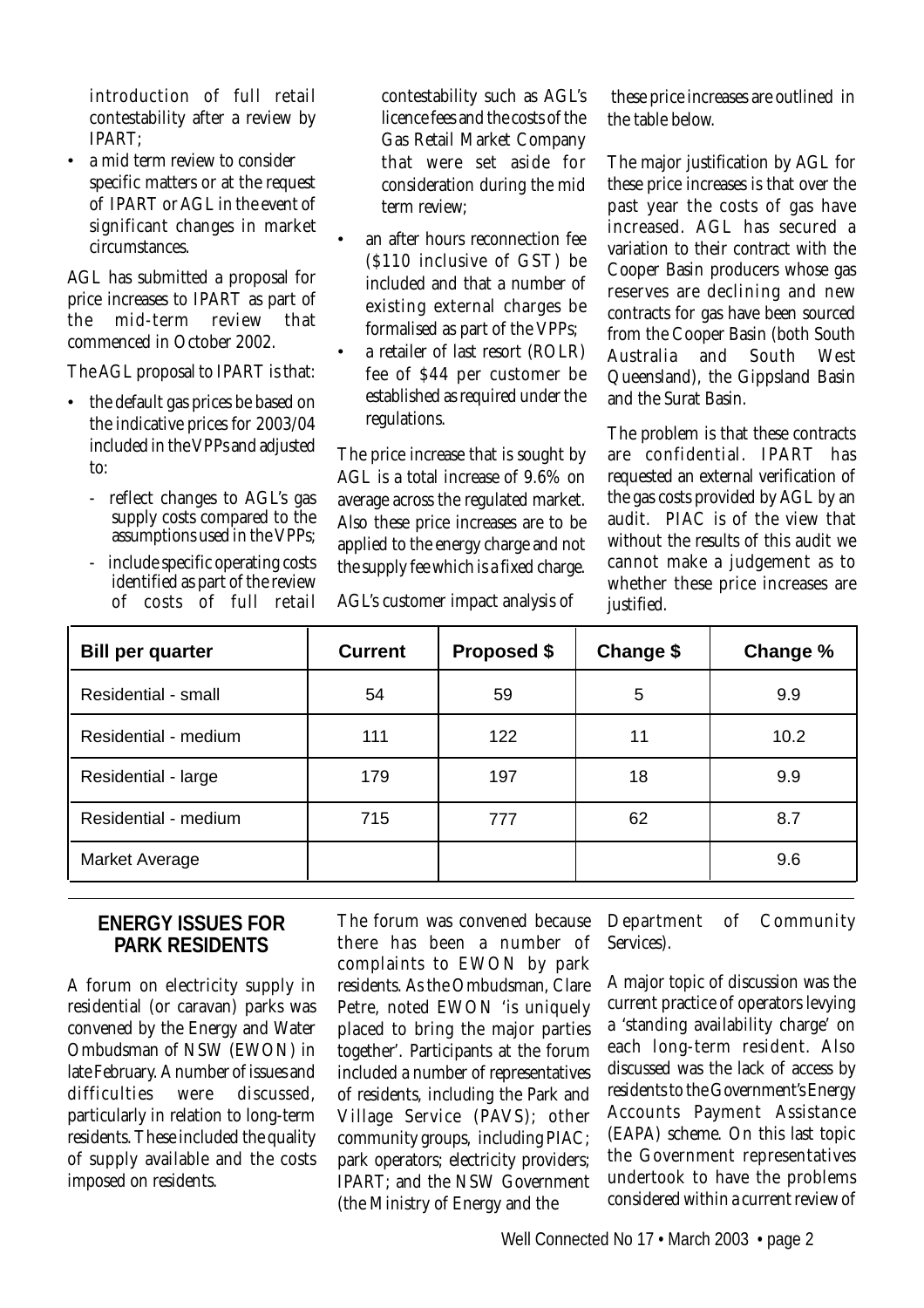EAPA and concessions policies generally.

Of more immediate impact was the consensus amongst participants that the current regulation of electricity supply to park residents does not permit operators who opt to take a 'green energy' product to pass on any added cost to their tenants.

While the forum was successful in opening a dialogue between all interested parties there was no intention to achieve a consensus on individual issues. Nor did the forum have any decision-making powers. Further discussions and work will be required to resolve the concerns and difficulties raised by the participants and park residents generally.

### **DISTRIBUTION NETWORK PRICING**

As discussed in past issues of *Well Connected*, the next determination of electricity distribution revenues is currently being examined by (IPART). The distribution businesses publicly presented their proposals for the forthcoming determination period at a forum held on 11 April 2003.

PIAC has not had time to examine the distributors' pricing proposals in detail, however the table below

outlines the average price increases that the distributors are seeking from IPART.

Pressures for demand management activities have shaped the claims of the distribution businesses in this determination. In order to encourage lower or more appropriate consumption of electricity by households the distributors could turn to a number of options. These include special tariffs for 'block tariffs' and /or seasonal pricing, which apply higher prices to households using airconditioners or with high consumption.

As in the past, the emphasis of the businesses is expected on such components as asset valuations and the rate of return to be permitted by the Tribunal. These issues are of interest to PIAC because of the impact they can have on the final costs passed through to residential users. However, there are a number of other issues which PIAC will argue have negative price impacts including side constraints and miscellaneous charges.

Side constraints have become more important with the decision of the Tribunal to allow the distribution businesses to earn revenue calculated by a weighted average price to customers. The distribution

businesses have a preference for maximum autonomy in setting individual prices arguing this is in keeping with their charter as state owned corporations. However, side constraints impose limits on the rate of increase in any individual tariff or the price charged to individual customers. As such, side constraints are a key protection for consumers who remain monopoly customers of the distributors and have limited opportunity to respond to the 'economic signals' of price changes.

Miscellaneous charges are an issue of long standing concern for PIAC. These are 'service' fees charged in addition to the consumption related costs on the normal electricity bill. These charges are regulated by the Tribunal and can be applied in such circumstances as a customer moving house or a disconnection for nonpayment of a bill. A number of miscellaneous charges fall disproportionately onto lower income households with the result that energy becomes more expensive for those with the least capacity to bear such supposed costs. In addition, none of the businesses have been able to provide evidence that the level of these charges accurately reflects the real costs of undertaking these extra activities.

| <b>Distributon</b>           | 2004/0      | 2005/06     | 2006/07    | 2007/08    | 2008/09    |
|------------------------------|-------------|-------------|------------|------------|------------|
| EnergyAustralia              | $CPI + 3%$  | <b>CPI</b>  | <b>CPI</b> | <b>CPI</b> | <b>CPI</b> |
| Integral Energy              | CPI + 11.6% | $CPI + 1%$  | $CPI + 1%$ | $CPI + 1%$ | $CPI + 1%$ |
| <b>Country Energy</b>        | $CPI + 4%$  | $CPI + 2\%$ | $CPI + 2%$ | $CPI + 2%$ | $CPI + 2%$ |
| Australian Inland* CPI + 6.9 |             | $CPI + 2\%$ | $CPI + 2%$ | $CPI + 2%$ | $CPI + 2%$ |

\* This is Australian Inland's preferred option for a price path over the next 5 years.